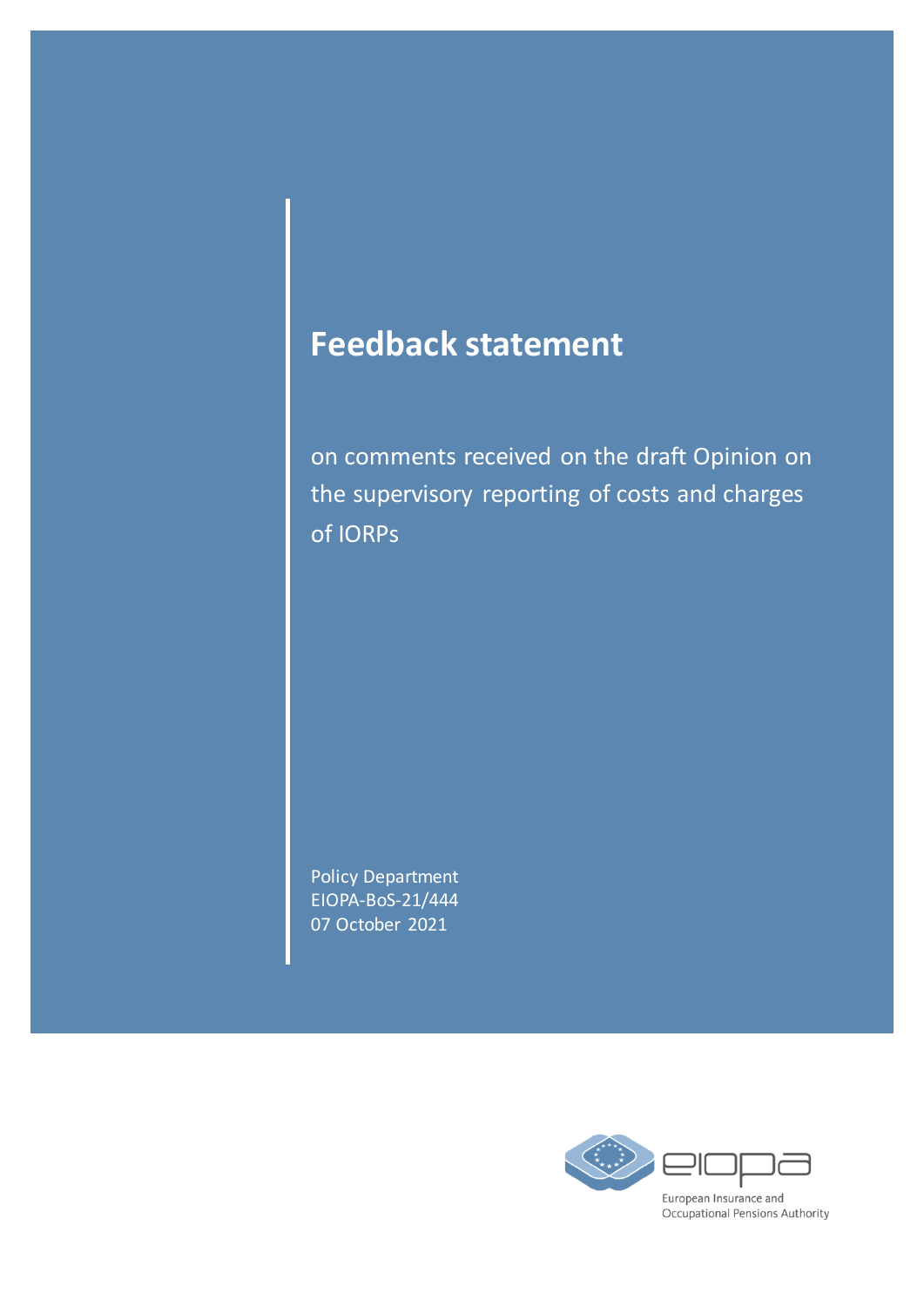# **FEEDBACK STATEMENT**

# **Introduction**

EIOPA conducted a public consultation on the draft Opinion on the supervisory reporting of costs and charges of IORPs, which ran from 22 April 2021 until 22 July 2021. EIOPA received 16 stakeholder responses to the public consultation, including a response from EIOPA's Occupational Pensions Stakeholder Group (OPSG), of which 11 public and 5 confidential responses. Besides OPSG, the public responses were from pension associations (1 European, 3 national), insurance associations (1 European, 1 national), actuarial associations (1 European, 1 national) and association representing social partners (1 European) and consumers (1 national), with all national responses coming from Belgium, Germany and the Netherlands.

EIOPA would like to thank all stakeholders for their responses to the public consultation. The input received provided important guidance for EIOPA to finalise the Opinion. All comments submitted were given careful consideration by EIOPA.

This feedback statement summarises the main responses received and how EIOPA addressed them in the Opinion. The individual responses received and EIOPA's feedback on these responses are published in a separate document.

# **Objective of the Opinion**

The Opinion is addressed to the national competent authorities on the basis of Article 29(1)(a) of the Regulation(EU) No 1094/2010. The main objective of the Opinion is to foster an effective cost supervision across the EU in order to enhance the value for money offered to members and beneficiaries, the cost efficiency of IORPs and the affordability for sponsors.

The supervisory reporting of transparent cost data will allow CAs to assess the cost efficiency of IORPs, the affordability for sponsors and the value for money offered to members and beneficiaries and consider the outcomes within the supervisory review process, including in the dialogues with the IORP's management board. The cost reporting will encourage IORPs to assess and manage their cost structure in a more comprehensive and transparent way, in particular where IORPs are now only considering direct and not indirect investment costs.

Currently, cost information reported to CAs is incomplete and inconsistent. Most CAs receive costs information based on the IORPs' annual accounts, which follow national accounting rules and are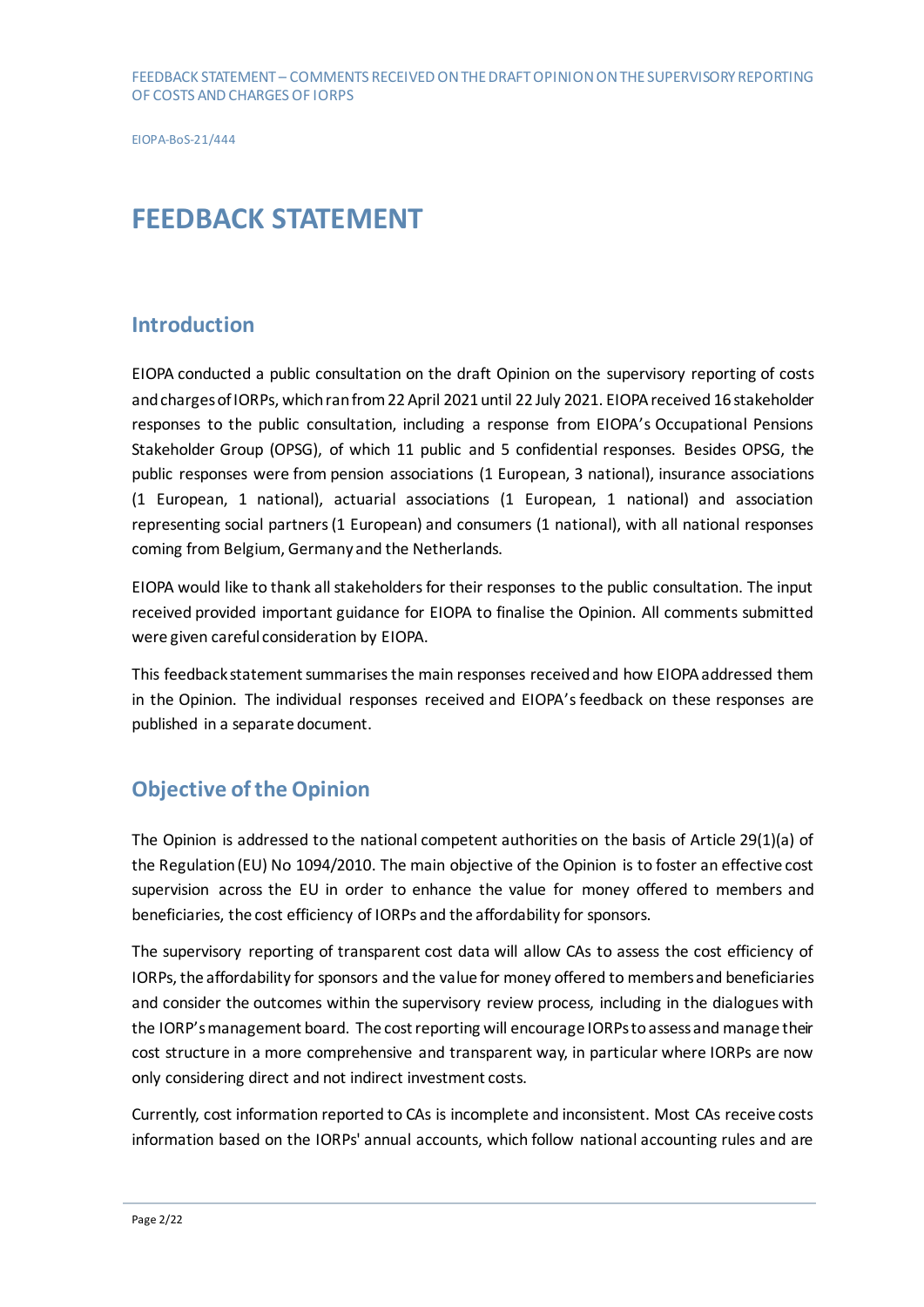commonly not subject to a look-through approach, i.e. including fees and charges of external investment funds/managers as well as transaction costs. Only five CAs (out of twenty-five) surveyed collect transparent cost data from IORPs, explicitly disclosing all of the costs charged, in particular with respect to investment costs. As a result, CAs may not be able to assess the cost efficiency of IORPs, the affordability of occupational pension schemes and whether IORPs offer value for money, jeopardising the protection of members and beneficiaries.

# **Main responses received and how EIOPA addressed them**

## OBJECTIVE OF TRANSPARENT AND COMPREHENSIVE SUPERVISORY COST REPORTING

Respondents expressed split views with regards the objective of implementing a transparent and comprehensive cost reporting for supervisory purposes of the draft Opinion (see Chart 1). From the five respondents that agreed with the objective, including EIOPA OPSG, several supported the objective of the draft Opinion and claimed that transparency will result in a reduction of IORP costs.

The OPSG noted that at the European level the IORP II Directive introduced structural cost disclosure requirements for IORPs, both towards prospective and actual scheme members. Nonetheless, the Directive does not further specify which costs should be covered, according to which criteria and how detailed the breakdown should be or how the costs should be presented. Therefore, the Opinion is a good step to provide more clarity and the data collection of costs and charges is necessary.

One respondent noted that cost transparency is poor among commercial IORPs, and in particular cost comparisons are important to help employers make informed selection of their pension's providers. Another stakeholder agreed with the objective but suggested to consider the requirements that exist at national level, as Member States with already well-developed cost reporting would be particularly disadvantaged as the opinion would introduce unnecessary changes.

Two respondents called on EIOPA to extend the scope of the Opinion to include guidelines for "value for money" assessment, covering risk, performance and service criteria, in the opinion and raised concerns about anunlevel playing field if occupational pensions provided by insurers are not bound by the same requirements.

From the stakeholders opposing the objective, some opposed reporting on costs to supervisors, claiming that cost transparency is not a matter of prudential regulation, as IORPs are not-for-profit institutions and are not operating in a competitive environment. For EIOPA and NCAs, a high-level cost overview should be sufficient. Instead, these stakeholders claim that cost transparency and comprehensive cost reporting is as an objective for the management board of the IORP and/or the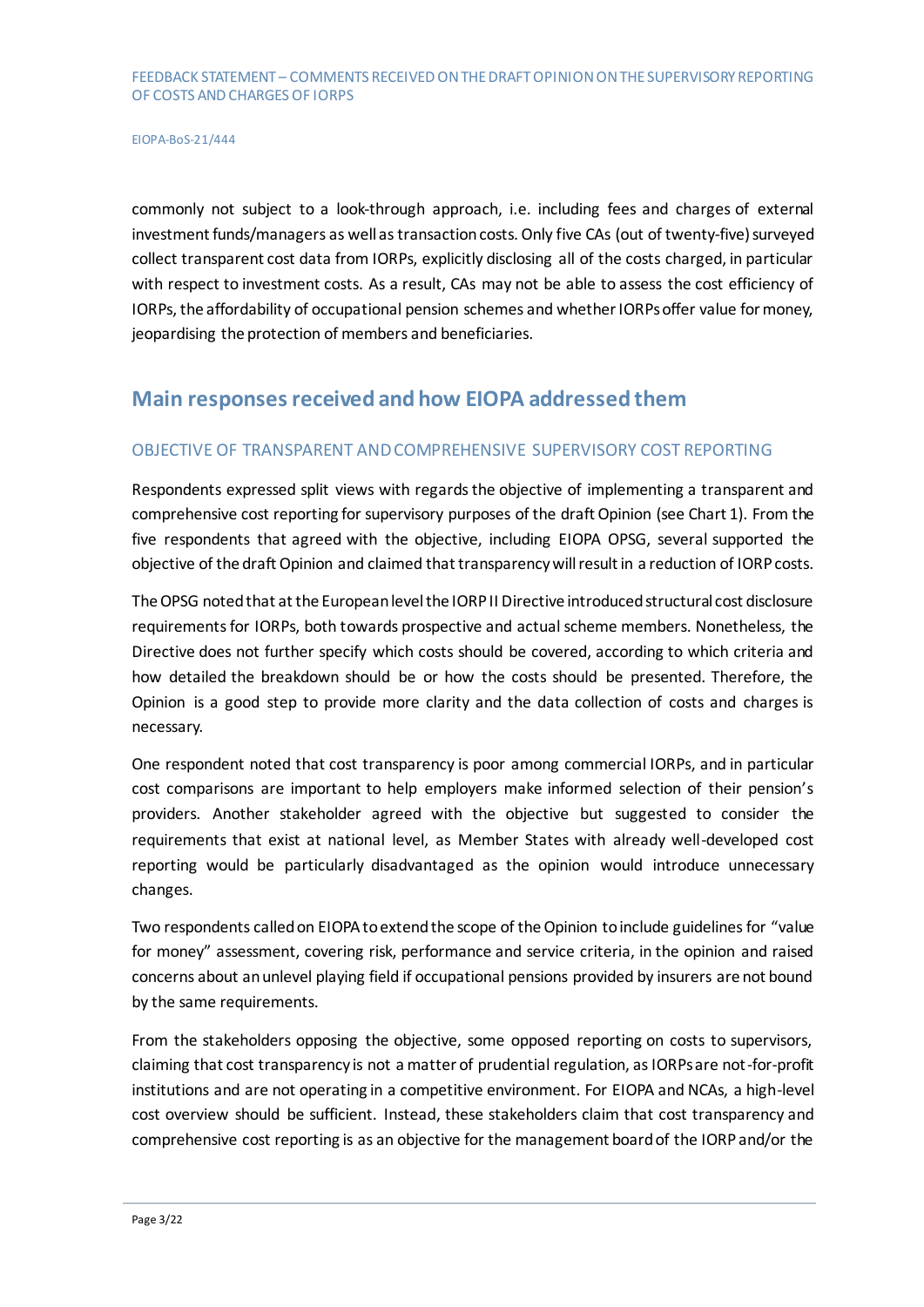#### negotiating social partners.

Some stakeholders put forward that it is not clear how the publication of cost data can be justified based on the IORP II Directive. While the protection of members and beneficiaries is essential, it does not in itself justify disclosure. In addition, these respondents claimed that cost transparency is not a matter of supervision. Social partners are protecting members and beneficiaries, since interests are aligned. Employers try to get the best deal for their employees and of course for themselves, keeping costs down.

Some otherrespondents noted that the draft opinion should better consider the complexity of the operations of each specific IORP, not only comparing the quality of service, which assumes that the type of service is the same, but also the kind of service provided.





**Chart 2: Do you agree that the annex provides a balanced view of the costs and benefits of the draft** 

**Opinion?, number of public responses**

 $\blacksquare$  Yes  $\blacksquare$  No  $\blacksquare$  No response

#### **EIOPA FEEDBACK**

It is CAs competence to supervise the costs of the IORP sector to identify risks and vulnerabilities, but also to protect members and beneficiaries by ensuring that IORPs fulfil their duties towards scheme members. Benchmarking and other supervisory actions are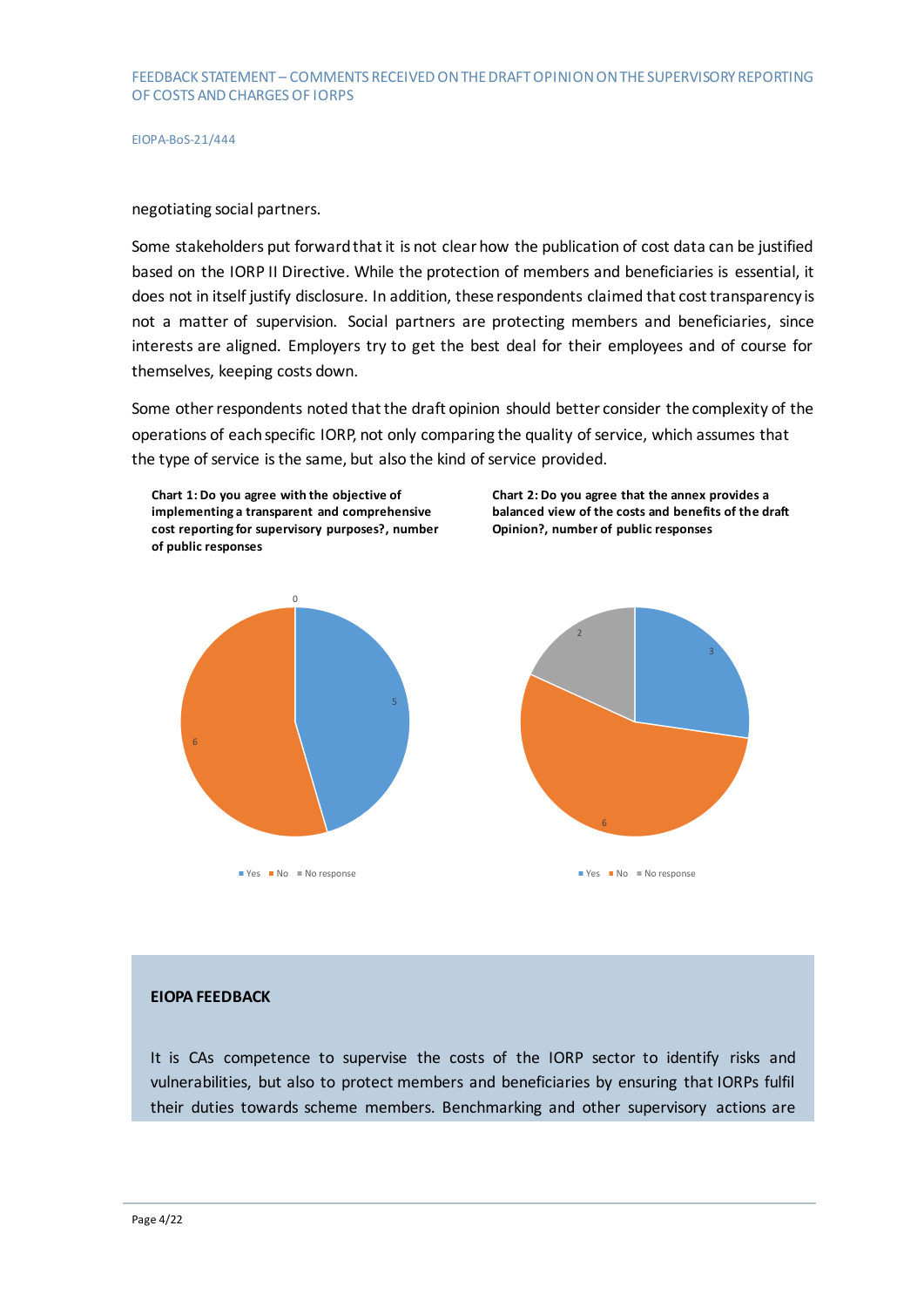important tools to achieve these goals. EIOPA agrees that not only quality of service is important but the type of service provided.

The opinion refers to "value for money", however it does not as such include recommendations to gather performance and risk data collection for such assessments. EIOPA agreed to refer to the service provided as an important element for the "value for money" assessments.

#### ANALYSISOF THE COSTS AND BENEFITS

Respondents expressed mixes views with regard to the assessment of the costs and benefits in the draft opinion. Six stakeholders were of the view that the analysis did not provide a balanced view of the costs and benefits, while three stakeholders believed it did.

A number of stakeholders called on EIOPA to conduct an in-depth research and analysis before developing an opinion on costs to establish regular reporting requirements, to determine whether there are any problems for members, beneficiaries, IORPs or sponsoring employers and if so, for which reasons.

Of the respondents agreeing with the cost-benefit analysis, some explicitly supported the option that "as institutional clients, IORPs should be able to request to service providers the itemised cost disclosure under MiFID II to collect detailed data on investment and transaction costs and report it accordingly to the NCA." There is no contradiction between granularity and flexibility, if the principle of proportionality for small- and medium-sized IORPs will be applied appropriately.

However, other stakeholders noted that it is not clear why the third option is best and requesteda clear justification, including evidence. Moreover, it was suggested that the need for cost reporting and related supervisory actions is highly depending on the structure of the market.

Stakeholders expressed opposing views on whether the benefits of cost reporting will outweigh the costs for IORPs. Some agreed that a further disclosure of cost structures will lead to IORP cost reductions. Potential cost reductions for plan membersis likely to exceed the costs related to the reporting requirement, lead to an increase in accumulation of benefits in a DC context or a decrease of contributionsin a DB context, and also serve the needs of management of the IORP.

In contrast, other stakeholders claimed that increasing reporting requirements leads to administrative burden and increases costs, making many pension schemes no longer affordable for sponsors. A number of stakeholders called on EIOPA to take the size of the IORP into account, and generally follow the proportionality provisions included in the IORP II Directive. Since the costs of cost reporting are fixed costs, small- and medium-sized sponsors and IORPs would particularly be impacted.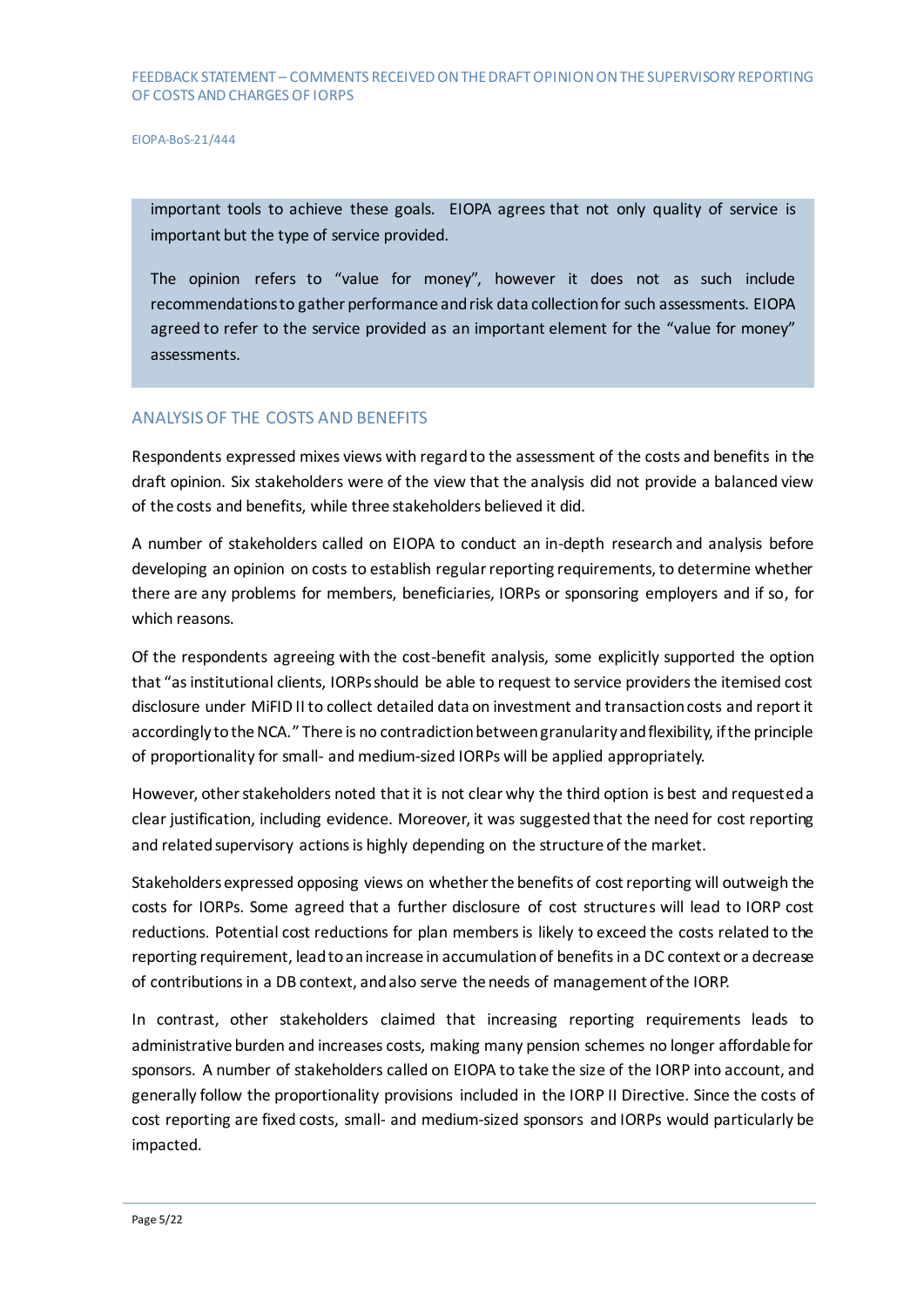EIOPA-BoS-21/444

#### **EIOPA FEEDBACK**

EIOPA takes note of the suggested improvements to the cost and benefit analysis. EIOPA has provided more details on the cost break-down and considered the option to mirror the breakdown used in EIOPA's regular information requests towards NCAs regarding provision of occupational pensions information.

EIOPA believes a pilot exercise conduced prior to the adoption of the opinion is not necessary, however a fact-finding exercise before implementing the Opinion maybe conducted by the CA at the national level to determine the appropriate level of supervisory reporting.

The analysis provided by CAs demonstrates that current expense levels of IORPs are very diverse across the EU and at the same time the reporting is not comprehensive. Additional reporting on a look-through basis results in higher costs being reported than the data collected by those CAs that collect data based on annual accounts.

Based on the evidence from Member States where a full transparency requirements have been introduced, the benefits of full cost transparency outweigh the additional costs related to the reporting requirement.

IORPs' cost reporting to CA should be proportionate to the transparency and supervisory objectives of the opinion and take a risk-based approach.

#### GENERIC COST CLASSIFICATION

Four stakeholders agreed with the proposed cost classification (see Chart 3), recognising the importance to have a clear view of all the costs paid by the sponsor and paid by the IORP, as long as producing this information does not generate disproportionate additional costs. One respondent suggested to supplement the generic classification by distinguishing distribution costs separately. Of the five respondents that disagreed, all agreed with the classification of administrative and investment costs, but disagreed with the inclusion of sponsor, guarantees andtransaction costs.

With regards sponsor costs, some agreed with the inclusion of sponsor costs but others disagreed. One respondent argued that the inclusion of sponsor costs ensures that the entire cost of running a scheme is recognised, while preventing schemes to reduce their cost by employers paying them directly. An additional benefit is thatthe employer will be able to gain insight in the costs compared to other IORPs. Another stakeholder noted that cost paid by the sponsor could fall within other cost categories - primarily administration costs.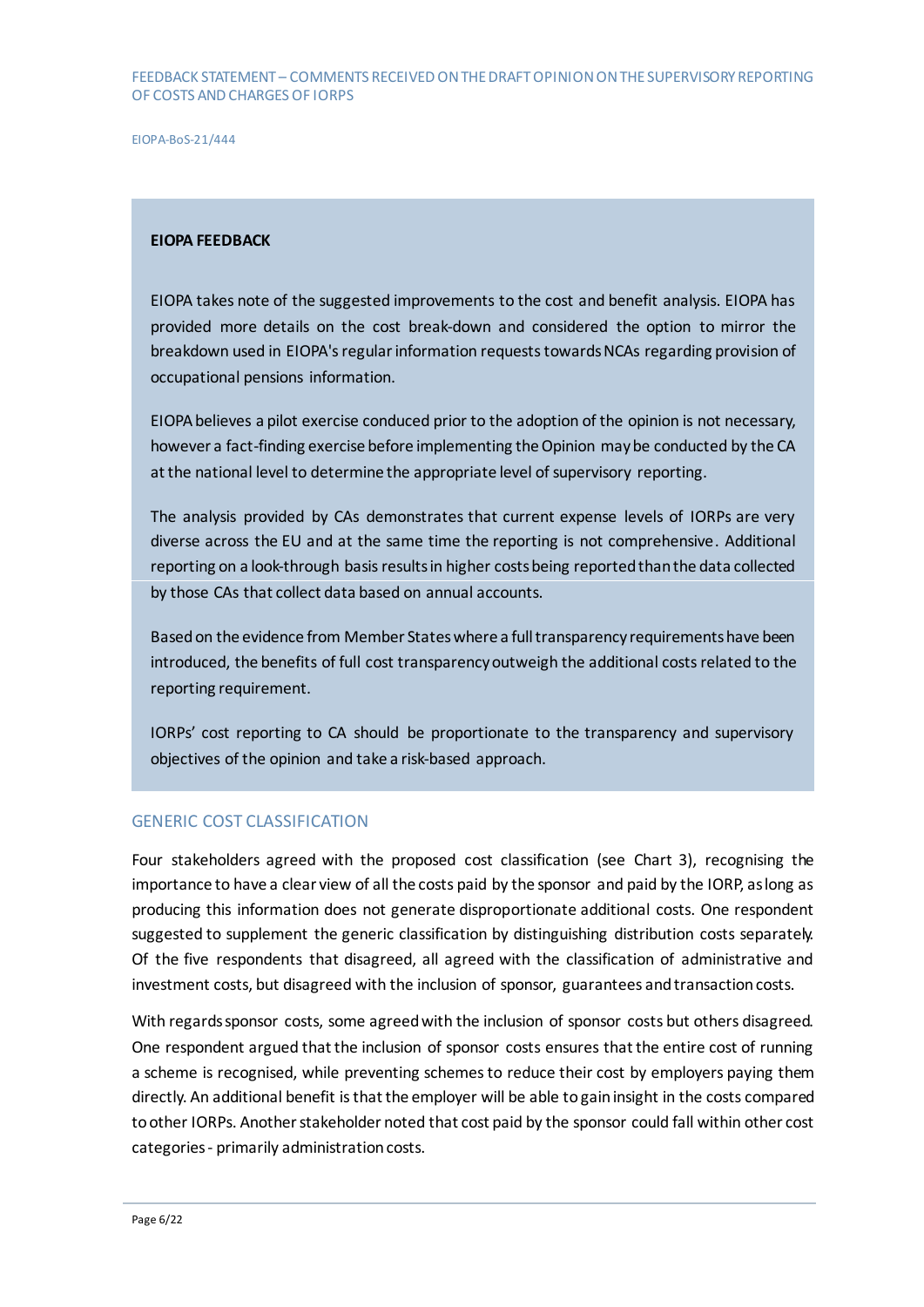According to some stakeholders, IORPs are not in a position to ask the sponsor for detailed information on costs, except if such information is publicly available. Neither the IORP, nor the CA, nor EIOPA, have the competence to require sponsor information on costs.

A number of stakeholder opposed the inclusion of transaction costs, noting that recording implicit transaction costs can be difficult and costly, especially for those related to the acquisition and disposal of fixed income securities. Transaction cost reporting can be subject to misinterpretation, as different methodologies for calculation exist, especially for investments through hedge funds.

Several stakeholders opposed the inclusion of costs of guarantees in investment costs.

### **EIOPA FEEDBACK**

EIOPA considers that it is proportionate to require reporting transaction costs as the disclosure of transaction costs is commonly required within European cost disclosure frameworks (PEPP, PRIIPs, MiFID) and hence data should be available for IORPs to report on these costs. While EIOPA agrees that the diversity of methodologies to calculate transaction costs limits the comparability of data reported to CAs, IORPs should be able to explain to the CA what methodology is being used.

Distribution costs are disclosed as part of administrative costs, but IORPs are also expected, where relevant, to distinguish this specific cost item separately.

EIOPA believes that it is important to include sponsor costs in order to enable benchmarking across schemes, but reiterated in the opinion that the reporting of such costs should be proportionate. Both CAs and IORPs should be able to request information on costs paid indirectly by the sponsor. The reason is that once sponsoring undertakings cover or perform certain IORP activities, they become providers of an outsourced activity for which IORPs remain fully responsible for compliance.

EIOPA agrees that a separate reporting on the costs of guarantees is not necessary.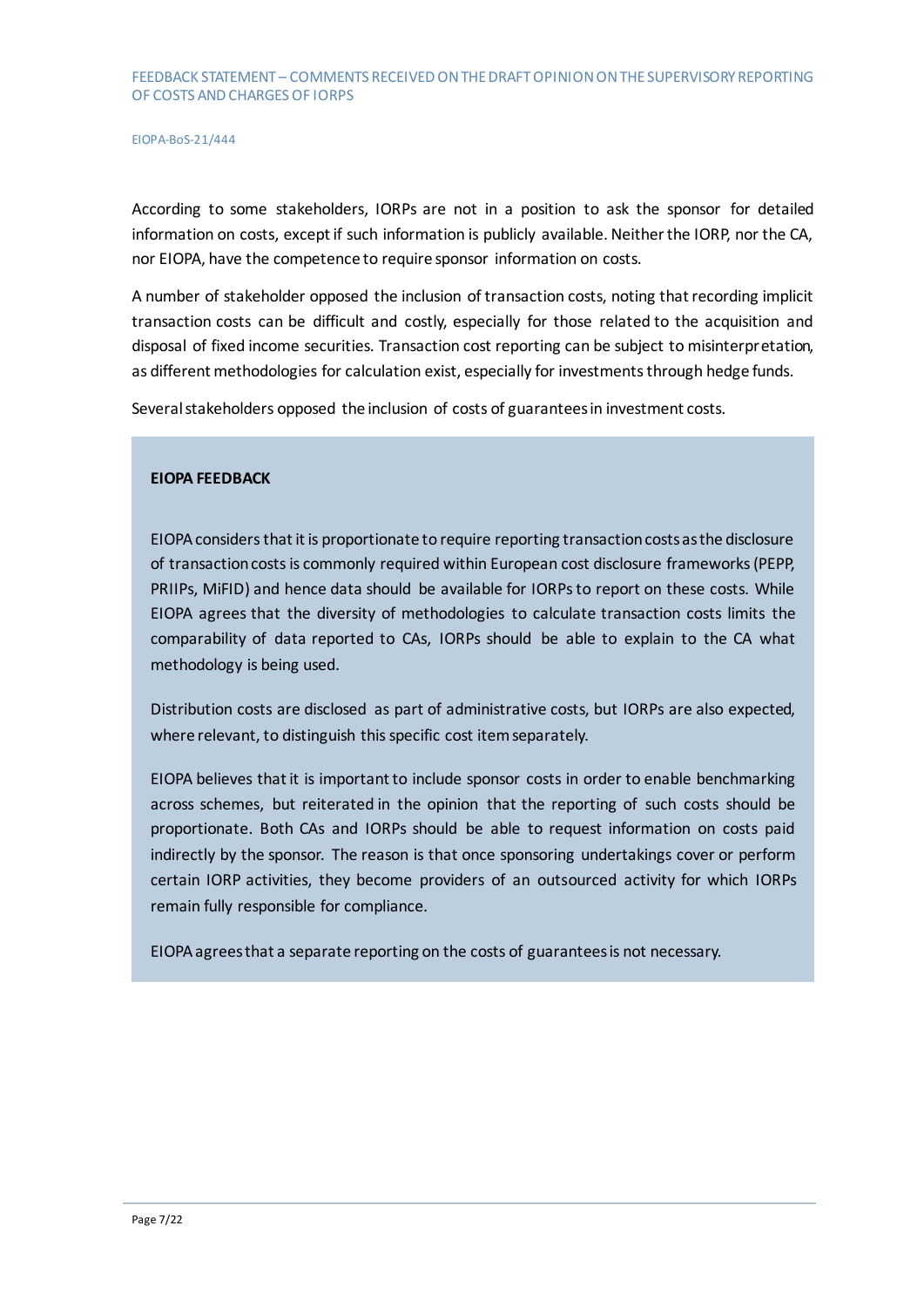#### EIOPA-BoS-21/444

**Chart 3: Do you agree with the generic cost classification distinguishing investment, transaction and administration costs as well as costs borne by the sponsor?, number of public responses**

**Chart 4: In your view, do the definitions in the annex cover the most important items of investment, transaction and administrative costs?, number of public responses**



#### DEFINITIONS OF INVESTMENT, TRANSACTION AND ADMINISTRATIVE COSTS

Most stakeholdersagreed that the definitions in the annex cover the most important cost categories (see Chart 4). OPSG partially agreed to the cost categories mentioned in the annex, but suggested to merge administration costs and distribution costs in one category.

One stakeholders suggested to include the payments made by any investment company, insurer or the IORP itself or on its behalf to third party intermediaries and scheme advisers, including commissions and inducements.

A couple of stakeholders noted that subscription and redemption fees of investment funds serve the purpose of covering for the underlying transaction costs borne by the investment fund relating to the buying of selling financial instruments at the time of subscription or redemption by the investor in the fund. In the Netherlands, a full look-through on transaction costs is mandatory, with a (partial) correction on the subscription and redemption fees. If the IORP cannot obtain reliable data because of administrative complexity or lack of available data, the pension fund may resort to mentioning the subscription and redemption fees. In that case the 'comply or explain' principle applies.

Some other stakeholders argued that the cost categories and definitions focus on investment funds. In Germany, technical provisions for unit-linked policies represented only about 1% of the balance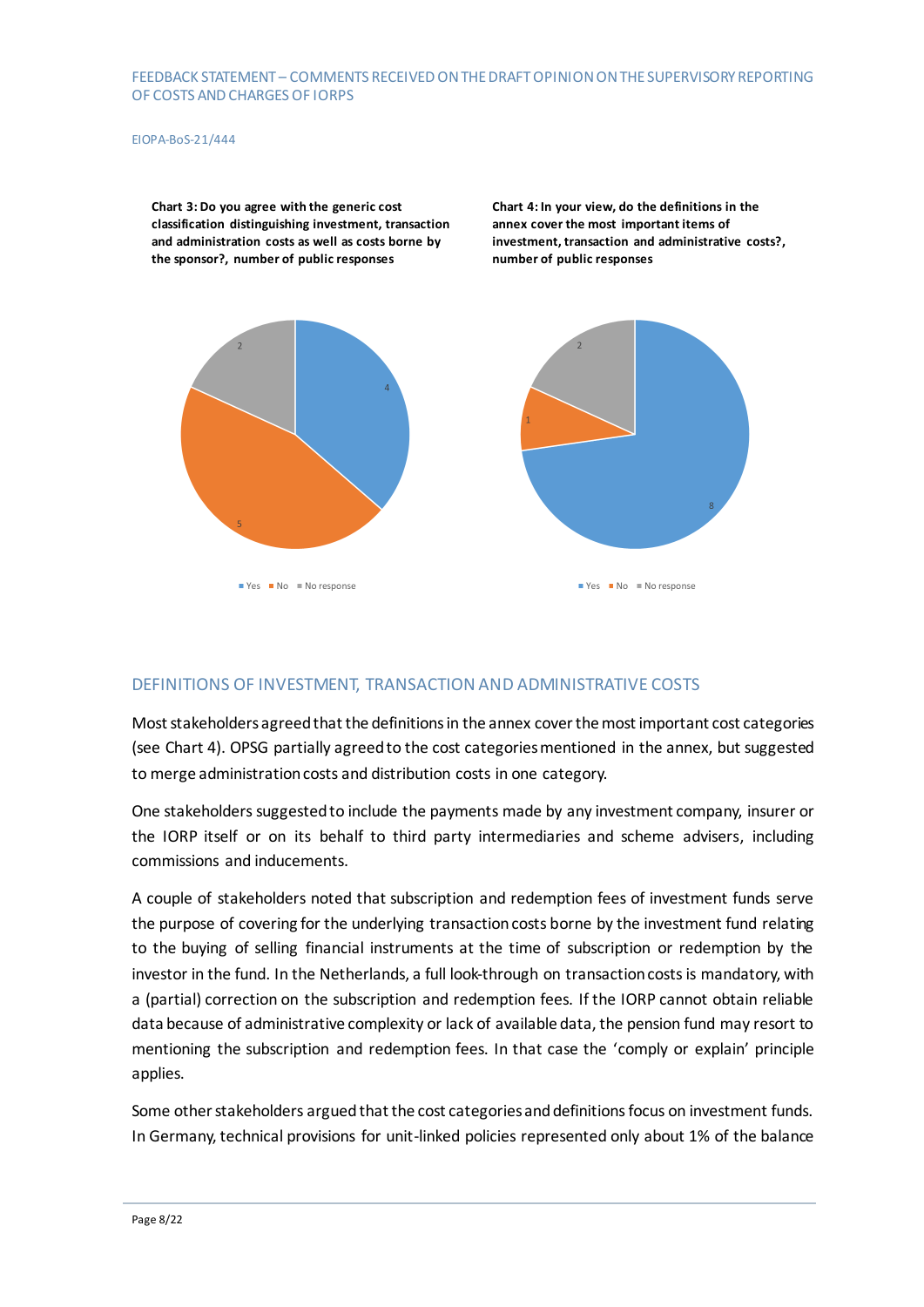sheet total of Pensionskassen in 2019.

#### **EIOPA FEEDBACK**

EIOPA clarified that additional cost of payments made by any investment company, insurer or IORP itself or on its behalf to third party intermediaries and scheme advisers, including commissions and inducements, should be reported under "distribution costs".

Distribution costs are classified as part of administrative costs but reported separately from other administrative costs to ensure comparability between IORPs, as distribution costs are not relevant for all IORPs.

With regards transaction costs, IORPs should make best efforts to report on explicit and implicit costs. When data is not available, IORPs should provide estimates.

While for investment funds the opinion provides more specific guidance, based on MiFID cost disclosures, the cost classification applies for costs of all asset classes, including those that are not held in investment funds.

#### UNITS AND CURRENCY OF COST REPORTING

Only two stakeholder agreed with the draft opinion to report administrative, distribution and sponsor costs as a percentage of average assets under management (AuM) (see Chart 5). Many stakeholders, including the OPSG, emphsised that investment costs should be reported as a percentage of average AuM. However, this should not be the case for administration costs, which should be reported in the reporting currency as a cost per member. Some respondents requested that the term "average assets under management" be defined. One stakeholder suggested using the 'Reduction in Wealth' approach of the PEPP, but other respondents disagreed.

#### **EIOPA FEEDBACK**

EIOPA acknowledges the responses received to this question. EIOPA considers all costs should be reported in the reporting currency and as a percentage of average investment assets (including those related to third party investments).

In addition, administrative, distribution costs and sponsor costs should be reported in the reporting currency per participant. The CA should define whether the number of participants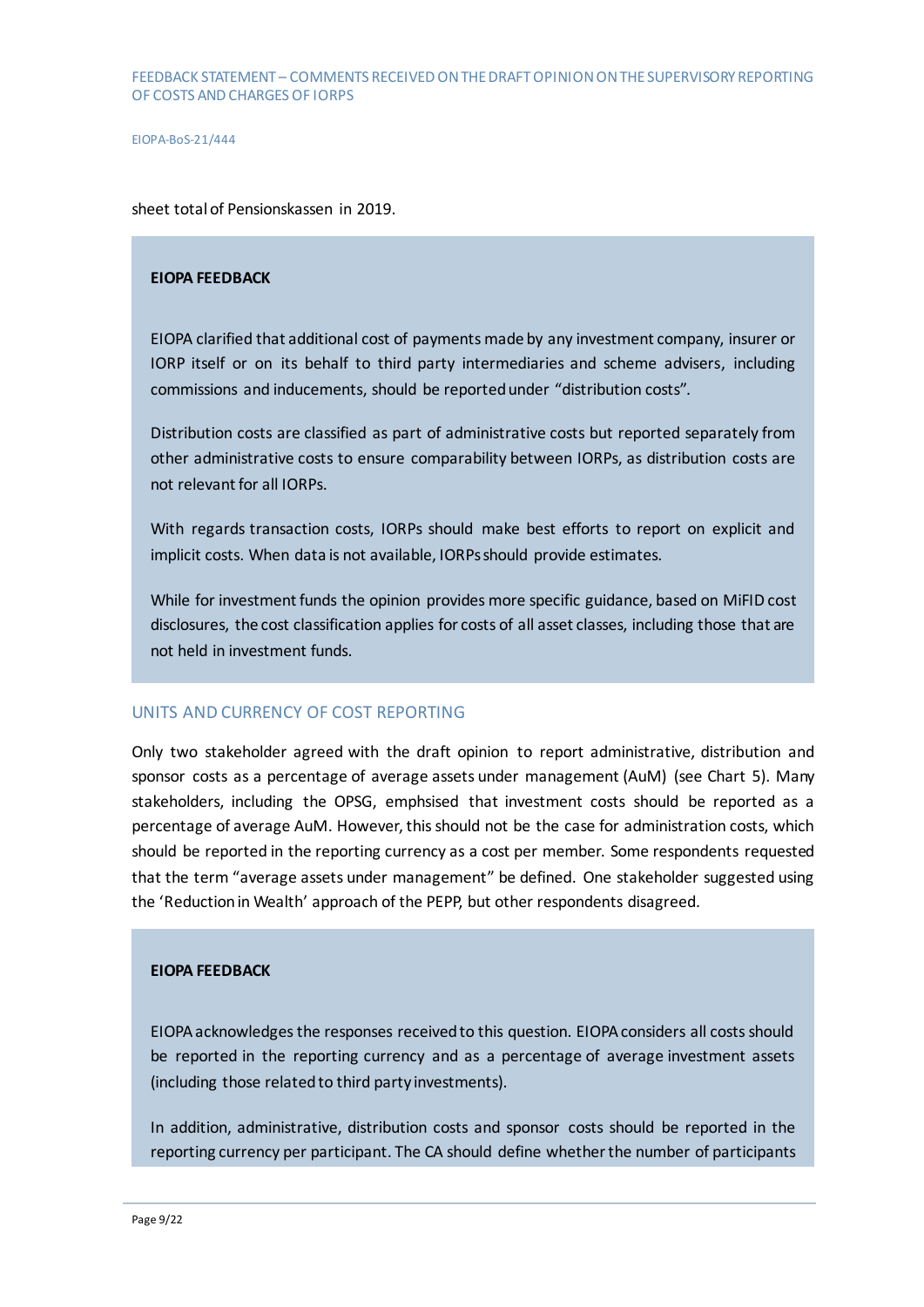EIOPA-BoS-21/444

is the combined number of active members and pension beneficiaries or is only composed of active members.

**Chart 5: Do you agree that all costs should be reported as nominal amounts in the reporting currency and as a percentage of average assets under management?, number of public responses** **Chart 6: Do you agree that the cost reporting should also be at the level of the schemes/investment options where IORPs provide multiple schemes/investment options with different investment policies?, number of public responses**



 $\blacksquare$  Yes  $\blacksquare$  No  $\blacksquare$  No response



#### COST REPORTING AT THE LEVEL OF SCHEMES/INVESTMENT OPTIONS

Four stakeholders, including the OPSG, agreed with the draft opinion, six respondents disagreed with the expectation to report costs at the level of the schemes/investment options (see Chart 6). Those that agreed noted that reporting the costs at the level of schemes or investment options will allow to compare charges for servicing different portfolios.

Other respondents claimed that the substantial effort for the desired breakdown is disproportionate to the expected benefit for IORPs and the NCA. Some stakeholders argued that a more proportionate approach would be to limit the separate information requirement to certain cases. For example, where relevant per investment option, per group of employers, if IORPs service multiple employers from different groups, or per ring-fenced funds.

One stakeholder emphasised that the costs are borne at the level of the IORP and not at the level of the individual scheme.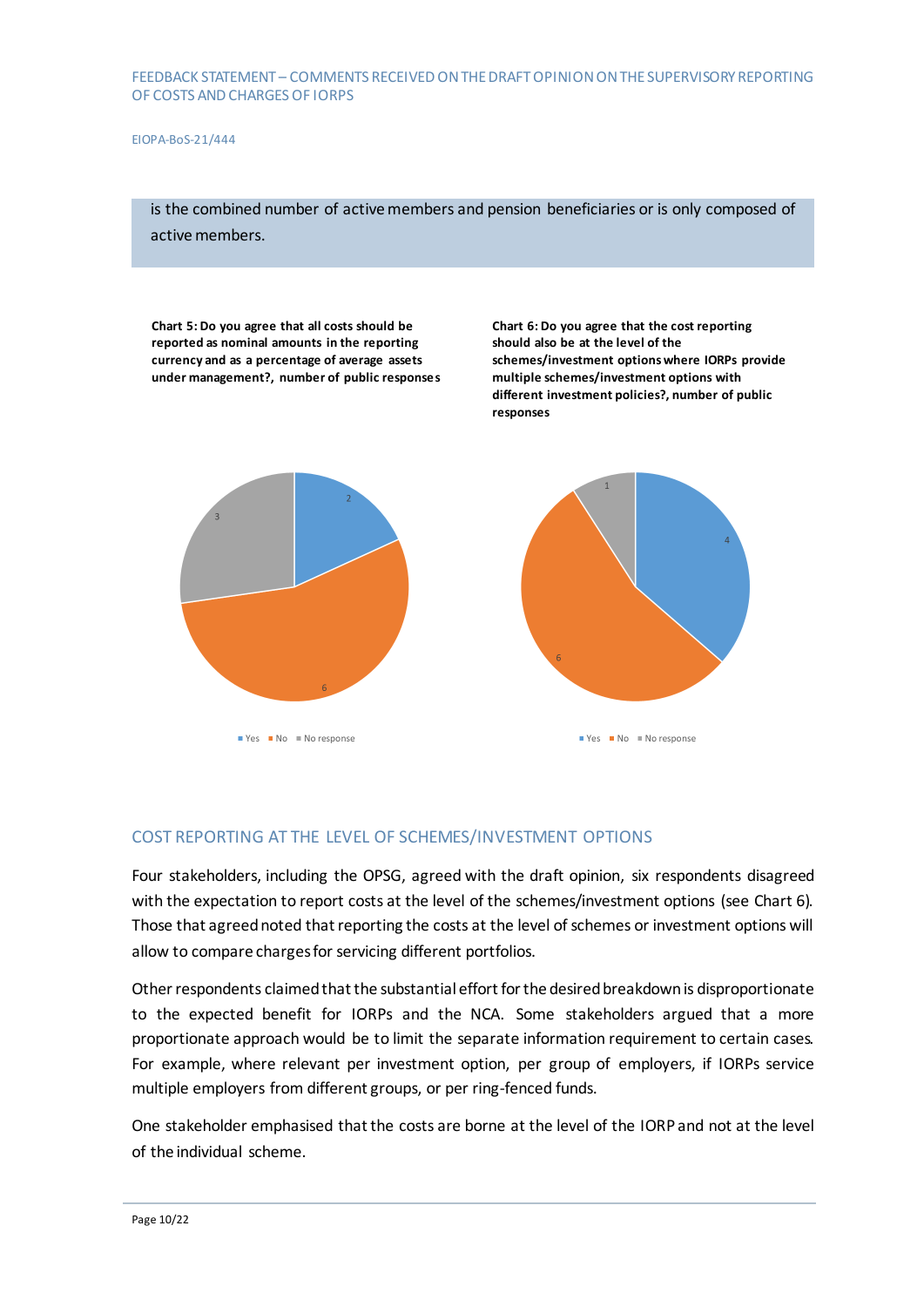EIOPA-BoS-21/444

#### **EIOPA FEEDBACK**

The opinion expects reporting at the level of the scheme/investment option, where this is possible, acknowledging that under certain circumstances that might not be possible, and where IORPs provide different schemes or investment options that differ in term of features, such as the investment strategy.

#### PRINCIPLES FOR THE COMPILATION OF THE COST INFORMATION

Most stakeholders agreed with the principles of matching, taxation, reporting currency, estimations and proportionality (see Chart 7). The OPSG agreed with all principles except for costs directly paid by the sponsors. Some respondents disagreed with the principles of look-through and inclusion of sponsor costs.

#### **Look-through**

A couple of stakeholders noted that if the look-through approach is also applied to transaction costs, a mechanism is needed for not double counting subscription/redemptions fees and underlying transaction costs.

Some stakeholders disagreeing to follow a look-through approach noted that there are limits to the look-through approach due to the multi-currency environment, the used exchange rate and rounding, making it difficult to express the costs in terms of euros.

#### **Proportionality**

One stakeholder stressed the importance of a consistent application of proportionality across all CAs to avoid divergence. Another respondent proposed to specify the quantitative thresholds based on which NCAs may allow smaller IORPs to "soften" the principles for compiling cost information.

#### **Estimations**

One stakeholder argued that notional percentages are too granular and proposed to use best estimations instead. However, another respondent noted that allowing for estimations will lead to a diverging approach amongst CAs and firms and hinder comparability of data.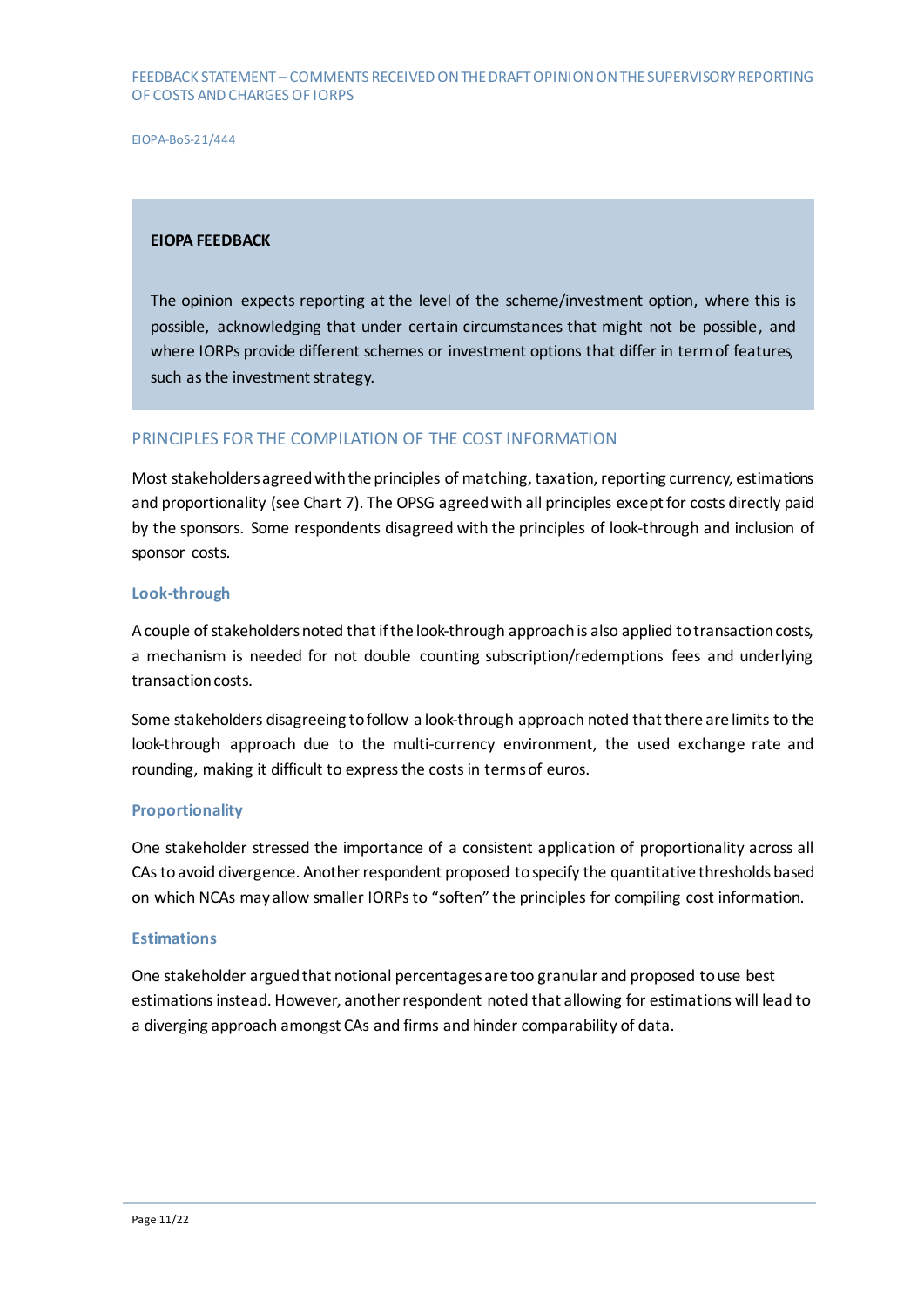#### EIOPA-BoS-21/444

**Chart 7: Do you agree with the principles for the compilation of information on costs and charges?, number of public responses**



#### **EIOPA FEEDBACK**

EIOPA considers it to be essential that cost data are reported based on a look-through approach in order to address the issue of hidden costs. With regards proportionality, EIOPA expects CAs to allow IORPs to apply a proportionate approach to the compilation of the cost data. This proportionality assessment will likely diverge across national markets, due to the specificities of IORPs in each market.

#### MIFID II DISCLOSURE TO FACILITATE THE SUPERVISORY COST REPORTING BY IORPS

Stakeholders' views were split with regards the use of MiFID II disclosures to facilitate the supervisory cost reporting by IORPs (see Chart 8).

OPSG agreed considering that MiFID II is a reasonable reporting standard, especially for fund-based investments. Another stakeholder argued that most asset managers are already well-equipped to provide detailed costs and charges information on their investment services. For those IORPs that use the services of insurance companies, the asset management arms of those institutions should already be providing such information. One responded noted that MiFID II distinguishes most of the data required for the IORP cost reporting in the Netherlands. Key to further alignment is having a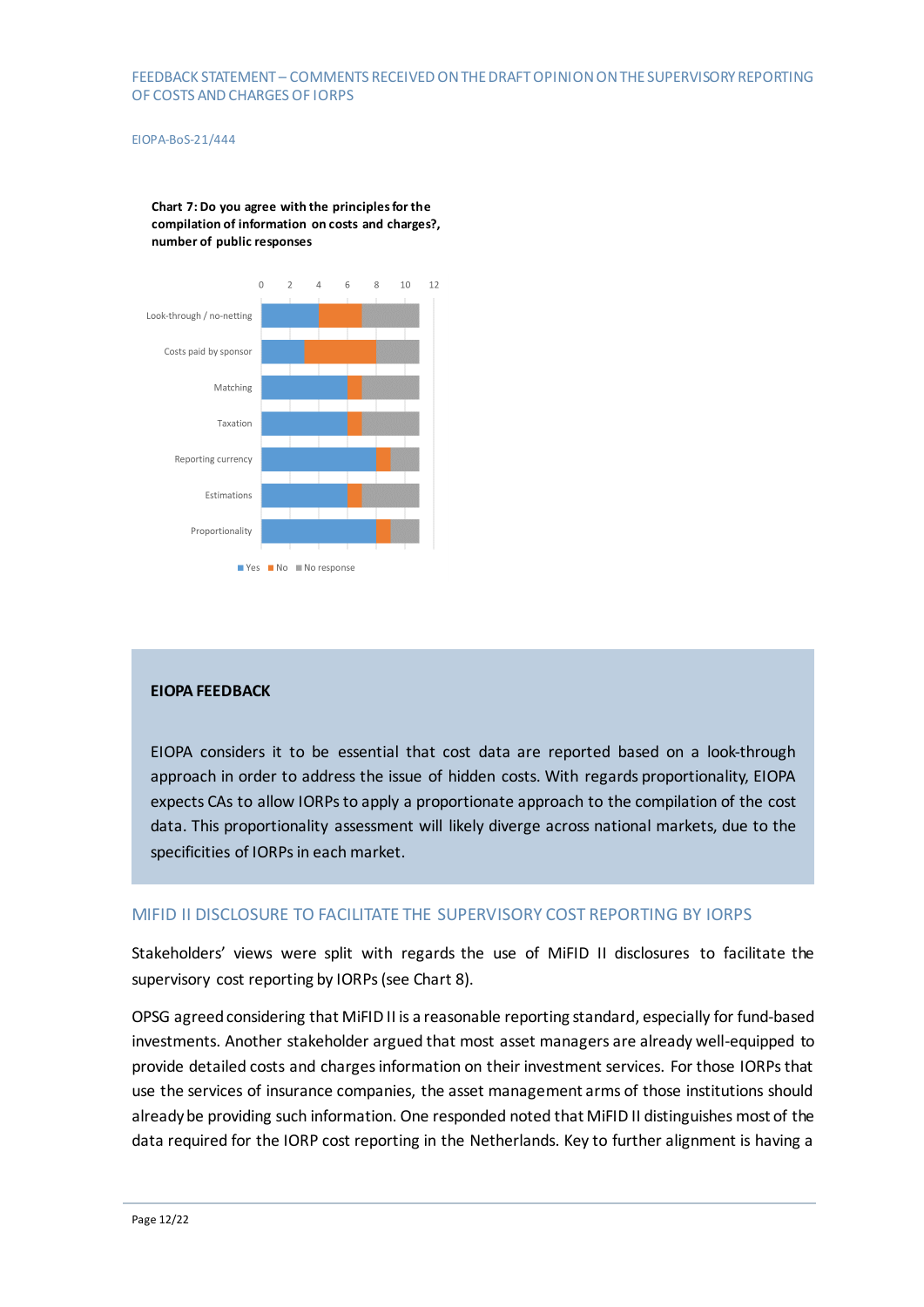harmonisation of definitions and methodology.

Five associations highlighted that not all IORPs invest through asset managers which are subject to MiFID II. In particular, stakeholders from Germany argued that IORPs invest in asset classes, which are not subject to MiFID II, such as AIFs or direct investments in fixed Income instruments. Some respondents noted that IORPs are designated professional investors under MiFID II, which means that they do not automatically receive the information required by MiFID II. These stakeholder proposed that cost of implementation should be part of a pilot study.

Some other respondents raised concerns that IORPs should report the data according to the MiFID II template to their supervisor. This would mean that IORPs would have to ask for the data from their service providers, potentially leading to an increase in costs – which in the end would have to be borne either by the members or by the sponsoring undertakings. In the first case, this would lead to lower pensions, and, in the second case, this would mean that voluntarily granting an occupational pension becomes less attractive for employers. In addition, this would at least partly revoke the status of IORPs as professional investors, which would run counter to MiFID II that is currently in force. Requiring reporting according to a MiFID II template from IORPs is problematic if the service providers they work with are not subject to MiFID II. A situation where such a template leads to additional costs without benefits for IORPs must be avoided.

#### **EIOPA FEEDBACK**

EIOPA acknowledges the responses received to this question and clarifies that the use of MiFID disclosures to report on investment and transaction costs for assets classes covered by the MiFID requirements is voluntary. Professional investors are equally entitled to receive cost disclosures under MiFID as retail investors. With regards assets outside of the scope of MiFID II, most notably costs and charges related to direct investments in property and private equity, EIOPA has include a reference in the draft opinion to the global standard for fees and costs provided by the European Association for Investors in Non-Listed Real Estate Vehicles and guidance provided by the Institutional Limited Partners Association respectively.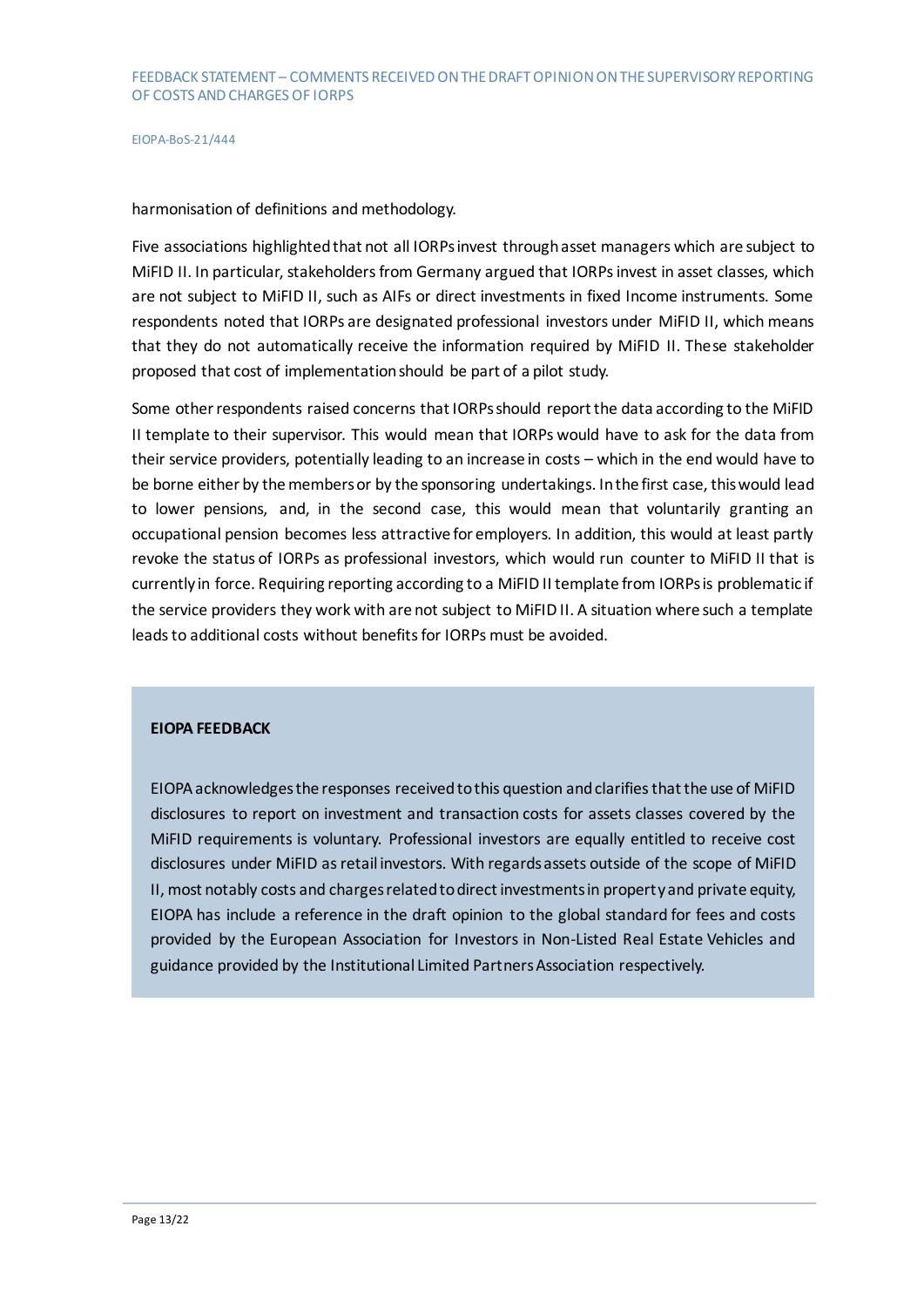#### EIOPA-BoS-21/444

**Chart 8: Do you agree that the possibility under MiFID II to request investment and transaction cost data from portfolio managers and transaction counterparts will facilitate the supervisory cost reporting by IORPs?, number of public responses**

**Chart 9: Are you aware of other cost classifications used by IORPs to collect information on costs and charges from portfolio managers and transaction counterparts?, number of public responses**



 $Yes = No = No$  response





## OTHER COST CLASSIFICATIONS USED BY IORPS TO COLLECT COST INFORMATION

Most stakeholder were not aware of other cost classifications to collect cost data (see Chart 9). Two respondents replied that there is no cost classification that works well for all IORPs. In the Netherlands, IORPs refer to the cost classifications as laid out in the annexes of the Federation of the Dutch Pension Funds' Recommendations on Administrative Costs. These are the common cost classifications for reporting in the Netherlands and used for collecting cost information as well, next to the MiFID II template (EMT) and industry standards (eg. ILPA, INREV).

OPSG recommended to take into consideration the EIOPA definition of "Investment Management Costs" outlined in its 2021 Report on Costs and Past Performances (Box 5: "Drivers of costs in the IBIPs markets", p. 38): "Costs item that can be categorized as investment management are: transaction related costs, payment of investment service. For unit-linked and hybrid products there can also be: costs due to the unit valuation and fund accounting services, fund related governance, regulation and compliance costs, fund related property management and headcount costs, performance fees, carried interest."

One respondent indicated that for those investing in funds the Total Expense Ratio (TER) of a fund is often used as a key disclosure to members. It is readily available from UCITS managers and the TER would be an equally satisfactory reporting figure for those IORPs that use collective investment funds. Another respondent proposed the three cost categories investment costs, acquisition costs, administrative costs – without sponsor costs – in accordance with the existing reporting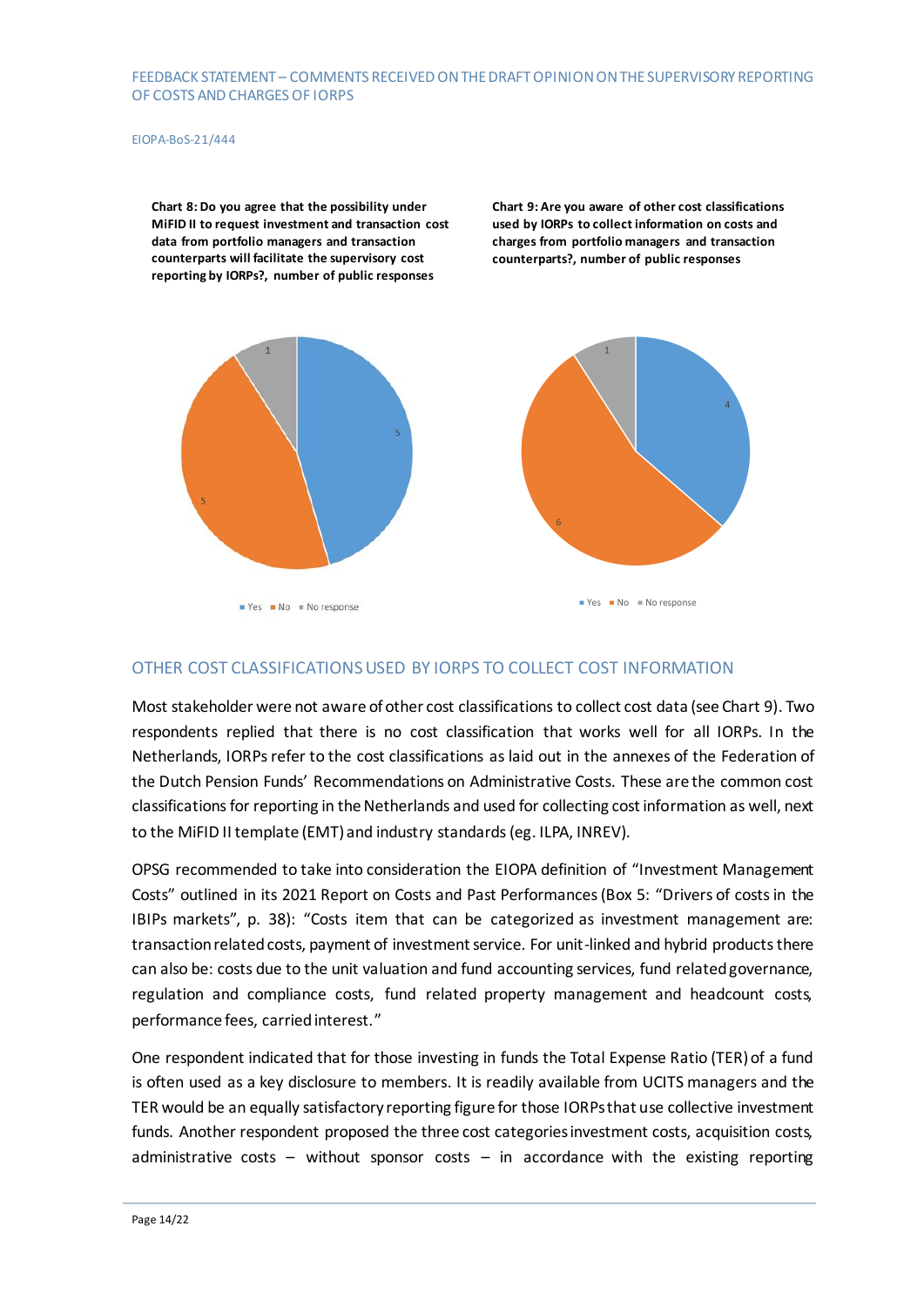#### requirements.

#### **EIOPA FEEDBACK**

The classification provided in the opinion is aligned with the MiFID II disclosures, industry standards (eg. ILPA, INREV), but also the recommendations on administrative costs developed by the Federation of the Dutch Pension Funds.

The reporting of transaction costs separately from other costs related to IORPs investments is consistent with common EU regulatory practice and will benefit the interpretation of the cost data.

The Total Expense Ratio (TER) recognises investment costs related to UCITS but does not include transaction costs and, hence, it is not sufficient for reporting on costs related to investments according to the look-through approach.

#### TEMPLATE TO FACILITATE THE COLLECTION OF INVESTMENT COSTS BY IORPS

Most respondents agreed that the bespoke template will facilitate the collection of costs(see Chart 10a). OPSG agreed, but only partially. The extra costs IORPs would incur in order to receive such a breakdown from investment firms should to a reasonable extent be limited, because the additional costs would in the end have to be paid by beneficiaries and/or sponsoring undertakings.

#### **EIOPA FEEDBACK**

The template should be completed by asset managers with the costs incurred related to the IORP'sinvestments. Asset managers should be able to disclose the costs in a transparent way at a granular level, also considering that the template is compatible with the underlying data to be provided under MiFID II requirements. The use of the template is not compulsory.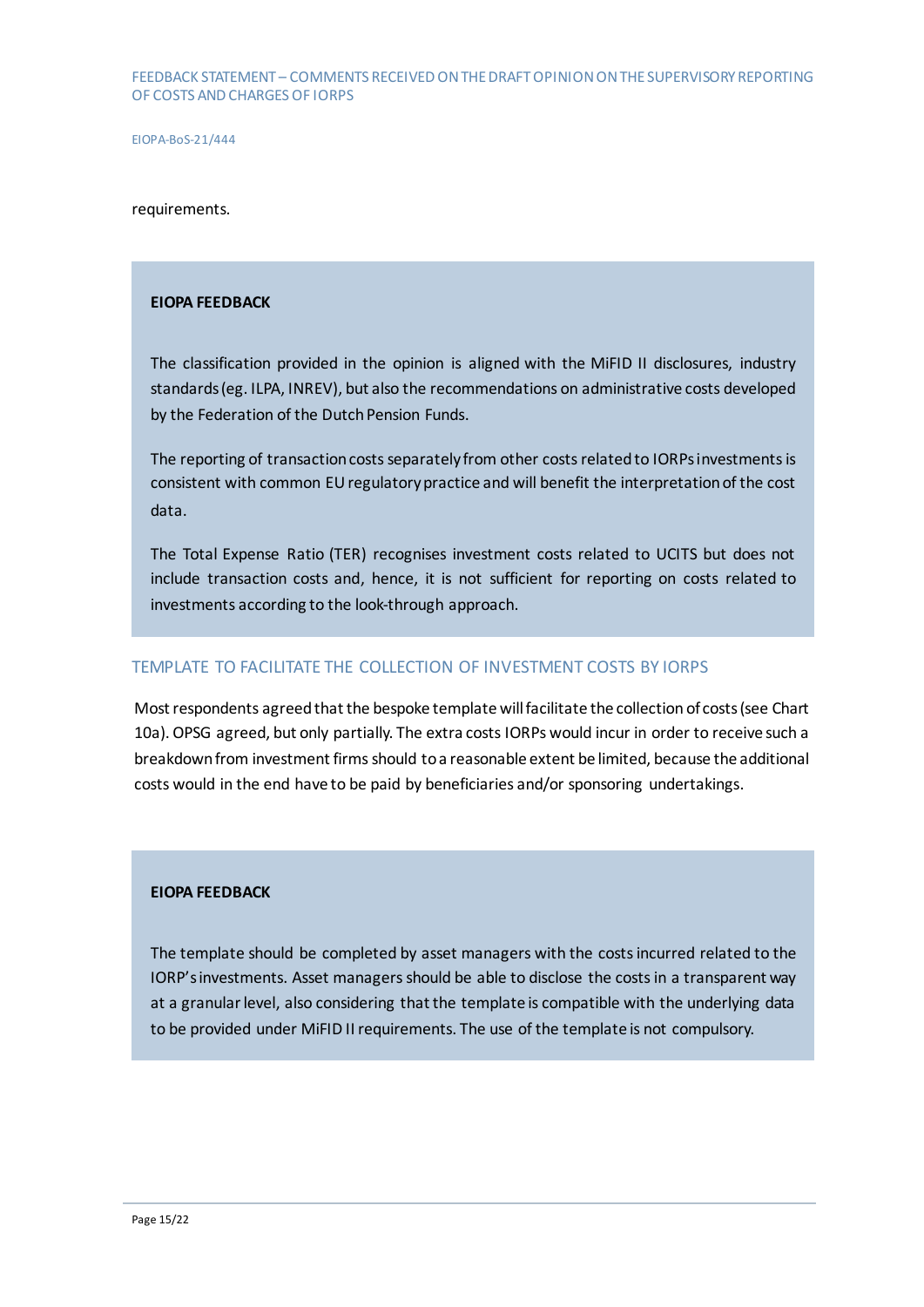#### EIOPA-BoS-21/444

**Chart 10a: Does in your view the investment cost template in Annex 3 facilitate the collection of costs by IORPs from portfolio managers?, number of public responses**

**Chart 10b: Do you agree that the more detailed breakdown of costs enhances the understanding of IORPs in the underlying investment cost structure?, number of public responses**



 $Yes$  Mo  $No$  Moresponse



 $\blacksquare$  Yes  $\blacksquare$  No  $\blacksquare$  No response

## **More detailed breakdown of costs to enhance the understanding of IORPs in the underlying investment cost structure**

Stakeholders had different views on whether the more detailed breakdown would enhance IORPs' understanding of their investment cost structure (see Chart 10b). Most respondents agreed that the template will provide a clear breakdown of all costs, especially when investments are limited to investment funds. However, stakeholders also indicated that it is a significant task to compile all this information and that this could entail further costs.

One stakeholder put forward that the required level of detail under "Transaction costs" would be very difficult to obtain for trustees. Investment managers typically do not provide "implicit" transaction costs and obtaining "explicit" transaction costs over the course of a year could be a very onerous task for investment managers, in particular for a DC scheme with potentially hundreds of transactions during the year.

#### **EIOPA FEEDBACK**

The use of the template is voluntary. Its purpose is to ensure that both the IORP, and the CA upon request, are able to validate the data reported, being able to assess that the data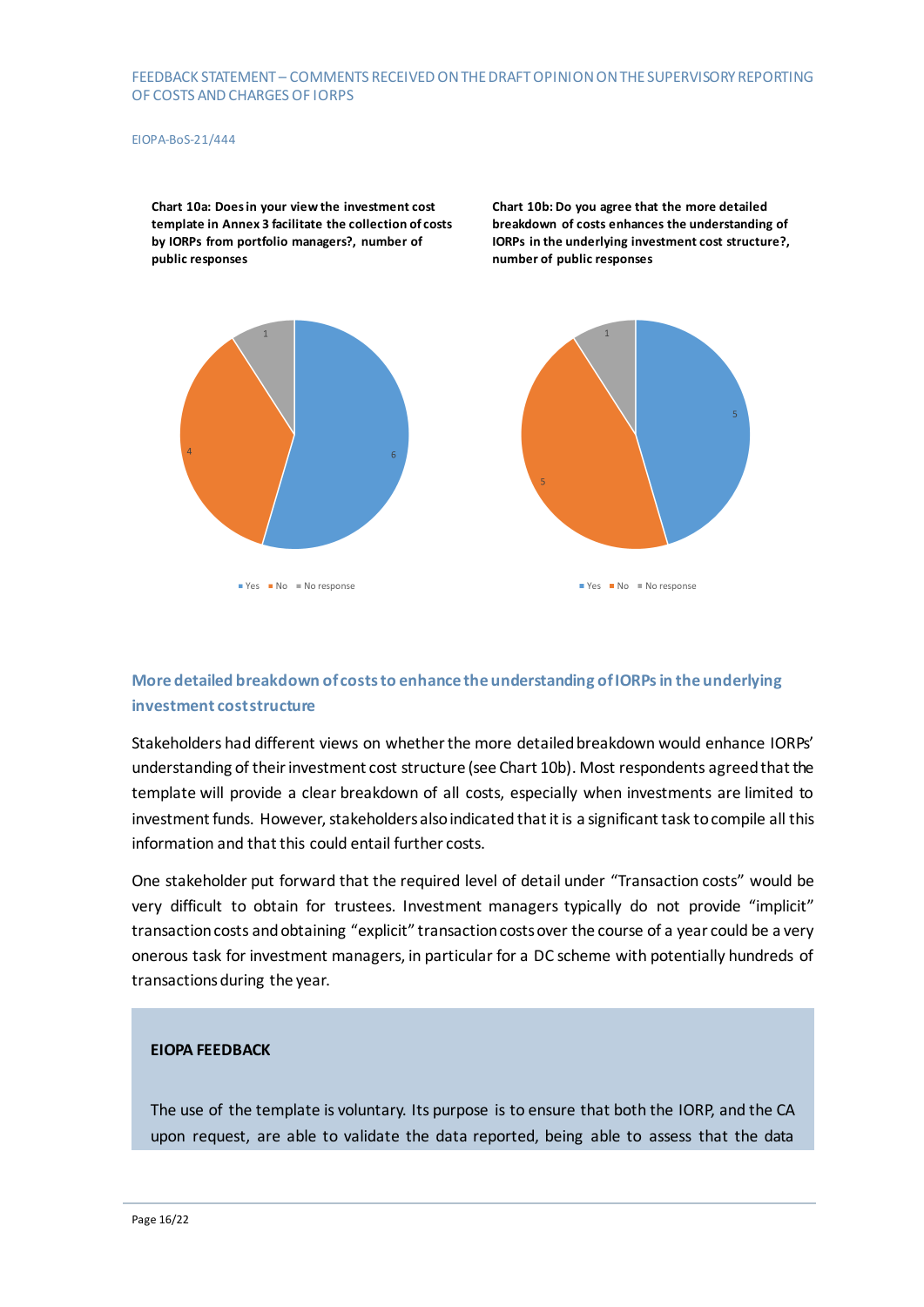#### provided by service providers is complete.

# SUPERVISORY DISCRETION TO DETERMINE THE LEVEL OF COST REPORTING REQUIREMENTS FOR DB IORPS

Most respondents agreed that supervisors should have the discretion to determine the level of cost reporting requirements for DB IORPs(see Chart 11).

In particular, seven stakeholderssupported the possibility for CAs to give a full exemption for certain DB IORPs. Two respondents, including the OPSG, opposed a full exemption.

Those in favour of the possibility to provide a full exemption argued that IORPs which have other mechanisms to keep costs down should be exempted from the scope of the opinion. This is for example the case for DB schemes where the employer is liable to ensure that a given pension promise is met. As such, the sponsoring employer has an interest in ensuring that the IORP operates cost-efficiently, since this lowers the risk of having to pay additional contributions to make up potential shortfalls in the future. These stakeholders considered that this constitutes a strong incentive to ensure cost-efficiency and that for such IORPs no further measures such as reporting or disclosure of costs are needed. Some of those stakeholders called for a thorough stock-taking exercise to allow NCAs to decide on the scope and granularity of the cost reporting and the reporting frequency.

Those respondents opposing the possibility of a full exemption from the costs reporting, argued that an exemption would jeopardise the protection of members and beneficiaries. These stakeholders supported a proportionate approach to the cost reporting but through other means, like the frequency and the granularity of costs reporting (e.g. only investment, transaction, administrative costs). OPSG advised EIOPA in the context of proportionality to consider simplifications for non-for-profit IORPs (i.e. IORPs not having any third party equity holders), IORPs with compulsory membership and IORPs which do not provide members with any investment options. For these IORP categories, the potential negative effects of the simplifications on the protection of members and beneficiaries would be relatively limited.

One stakeholder put forward that if supervisors in different Member States opt for a different application of the opinion, the primary objective of convergence of supervisory reporting standards will (partly) not be met. In particular, there should be little room for divergence on definitions (accurateness) and scoping (completeness).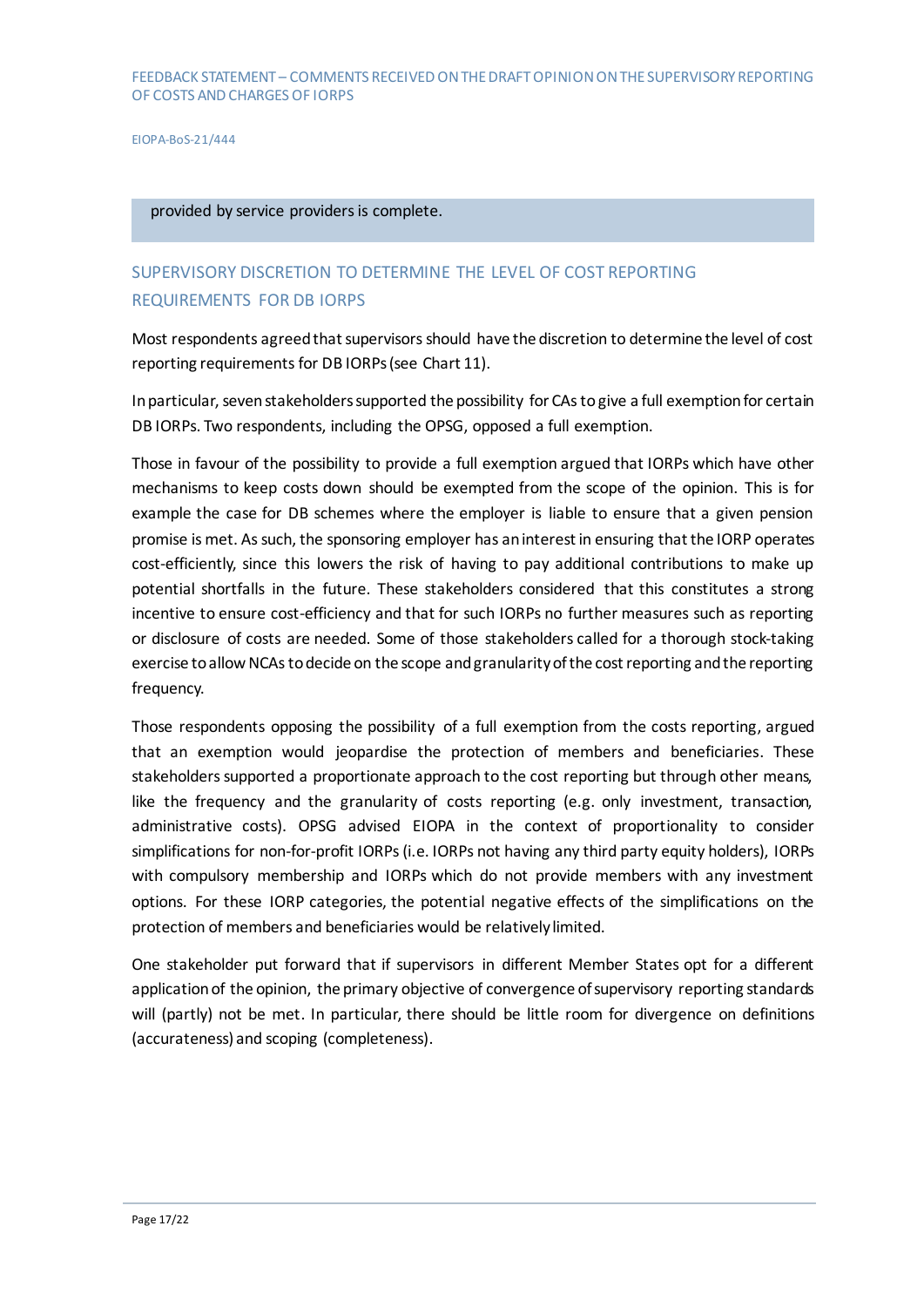EIOPA-BoS-21/444

#### **EIOPA FEEDBACK**

EIOPA agrees that IORPs' cost reporting should be proportionate to the transparency and supervisory objectives of the opinion and take a risk-based approach.

In particular, the opinion specifies that CAs should have discretion to determine the level of cost reporting for DB IORPs, e.g. a lower frequency of reporting, reduced scope of cost reporting or full exemption for certain DB IORPs, where certain DB IORPs should be considered non-commercial small or non-commercial closed DB IORPs.

**Chart 11: Do you agree that supervisors should have discretion to determine the level of cost reporting requirements for DB IORPs to ensure an approach that is proportionate to the objectives?, number of public respondents**

**Chart 12: Do you agree that supervisors should conduct comparative analysis of IORPs' cost levels to assess efficiency, affordability and value for money offered to members and beneficiaries?, number of public respondents**



 $\blacksquare$  Yes  $\blacksquare$  No  $\blacksquare$  No response





## COMPARATIVE ANALYSIS BY SUPERVISORS OF IORPS' COST LEVELS

Seven stakeholders disagreed that CAs should do comparative analysis of IORPs' cost levels (see Chart 12). These respondents argued that not CAs, but employers, labour unions and other representatives of employees should assess the efficiency, affordability and value for money offered to members and beneficiaries.

Three respondents agreed, including the OPSG, that supervisors should conduct comparative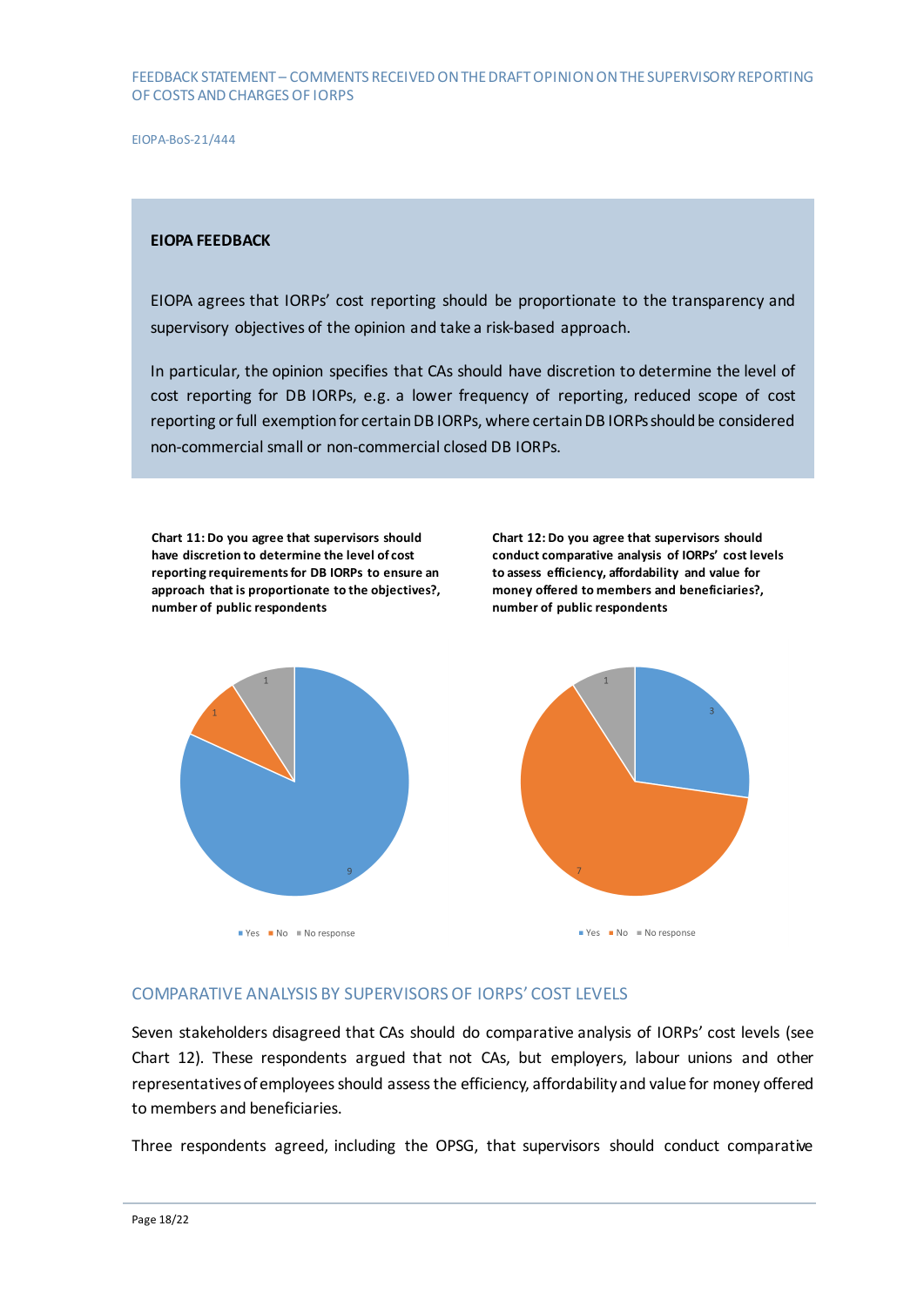analysis of IORPs' cost levels to assess efficiency, affordability and value for money offered to members and beneficiaries. In particular, some stakeholders agreed that supervisory actions are needed to assess the "value for money", particularly in the area of long-term savings under the challenging economic conditions of ongoing low interest rates, increasing inflation, volatile stock markets, pension plans with defined benefits / minimum guarantees and the additional impact of costs on the real returns for the beneficiaries. Another stakeholder put forward the view that supervisors can take action on all the aspects that influence the costs that affect the profitability of the IORP.

#### **EIOPA FEEDBACK**

CA supervisory powers cover the assessment of efficiency and affordability of occupational pension schemes and the value for money offered to members and beneficiaries. CAs are empowered to monitor schemes, examine particular subject areas to identify risks and act when they have concerns.

#### DISCLOSURE BY SUPERVISORS AND IORPS

Four respondents, including the OPSG, are in favour of the publication of aggregated cost levels and results of analyses (see Chart 13a). Six respondents do not agree that supervisors should be encouraged to publish aggregated cost levels and the results of the comparative cost analyses. Accordingly, four respondents agreedthat supervisors should encourage IORPs to publicly disclose their cost levels, while six stakeholders disagreed (see Chart 13b).

A number of stakeholders argued that the organisation of an IORP's activities is fully tailor-made depending on the sponsor's appetite to keep part ofthe operational activities in-house or not. Given the tailor-made character, by definition, there is no comparability of costs. The publication of cost data by individual IORPs would lead to comparisons and to discussions whether the cheapest schemes are considered the best. This would contradict the concept of value for money, where costs are relatedto what is delivered in return and what service is provided. Incentivising schemes to try to be the cheapest is neither in the interest of the sponsoring employers, nor in the interest of members and beneficiaries. Therefore, the decision to publish aggregated cost levels and comparative cost analyses should be left at the pure discretion of each supervisor.

In contrast, one respondent noted that in the Netherlands the supervisor already publishes the cost ratios for administration, investment and transaction costs, including the name of the pension fund. In an explanation, the IORP explains which factors determine the level of the different type of costs. Another stakeholder argued that IORPs are in a very strong competition with other providers of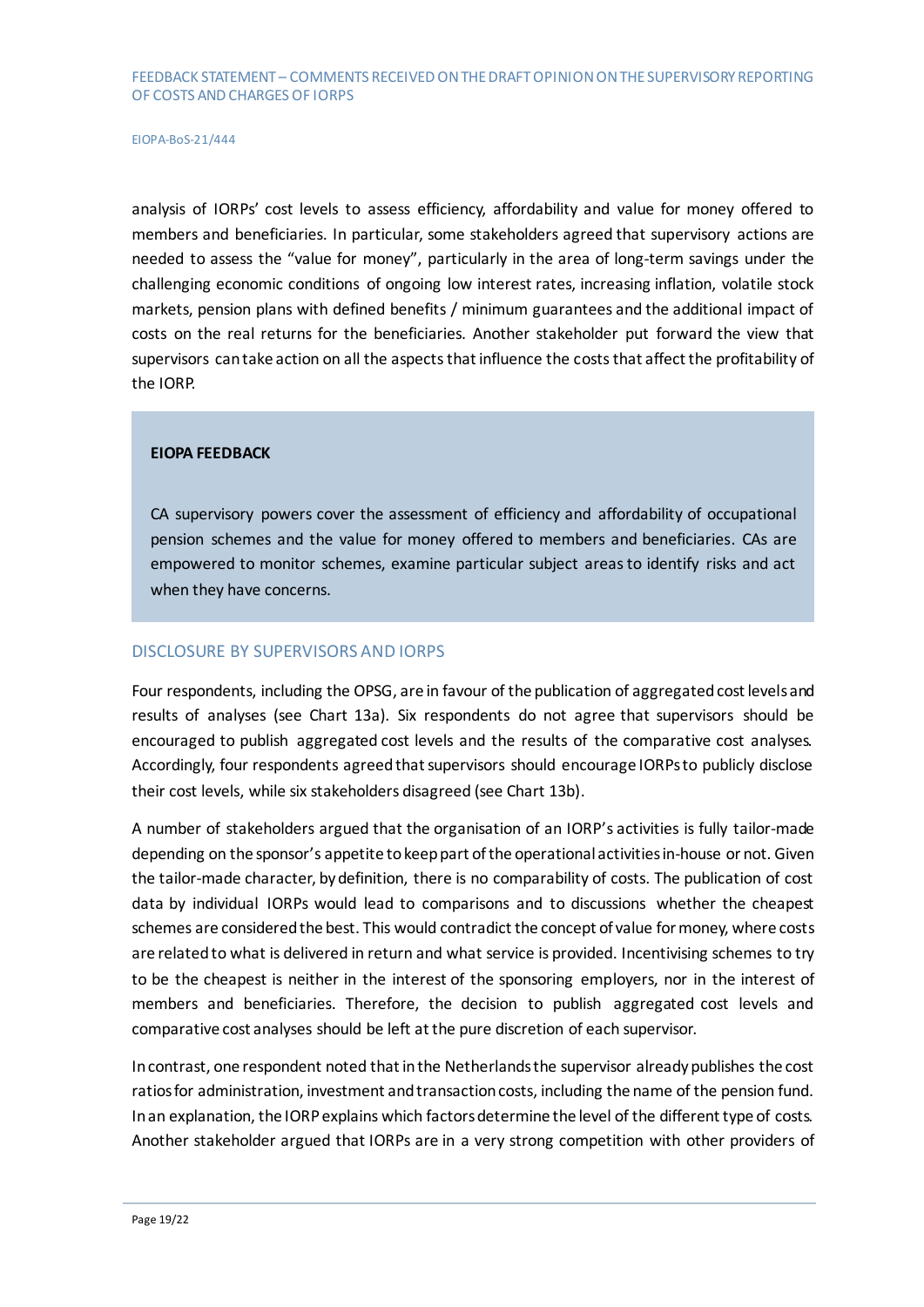pension products or long-term savings, and in consequence, from a consumer protection perspective, comparability of costs constitutes a fundamental and crucial element for any "informed decision making" by retail customers.

One stakeholder called on EIOPA to extend the encouragement of the publication of cost data also to return data. Another respondent argued that publication should occur if local non-IORP institutions are also required to publish similar costs data. Otherwise there will be an unlevel playing field with some of the local older traditional occupational pension arrangements. According to this respondent, many of those are subject to high charges, benefiting from continuing their public opaqueness and restricting competition and advancement of better value products for existing members.

**Chart 13a: Do you agree that supervisors should be encouraged to publish aggregated cost levels and the results of the comparative cost analyses?, number of public responses**



 $\blacksquare$  Yes  $\blacksquare$  No  $\blacksquare$  No response





#### **EIOPA FEEDBACK**

When considered necessary, the publication of aggregated data can be done by clusters of similar IORPs or schemes to ensure comparability. CAs should encourage, not require, IORPs to disclose the reported costs and charges to the sponsor and to the public.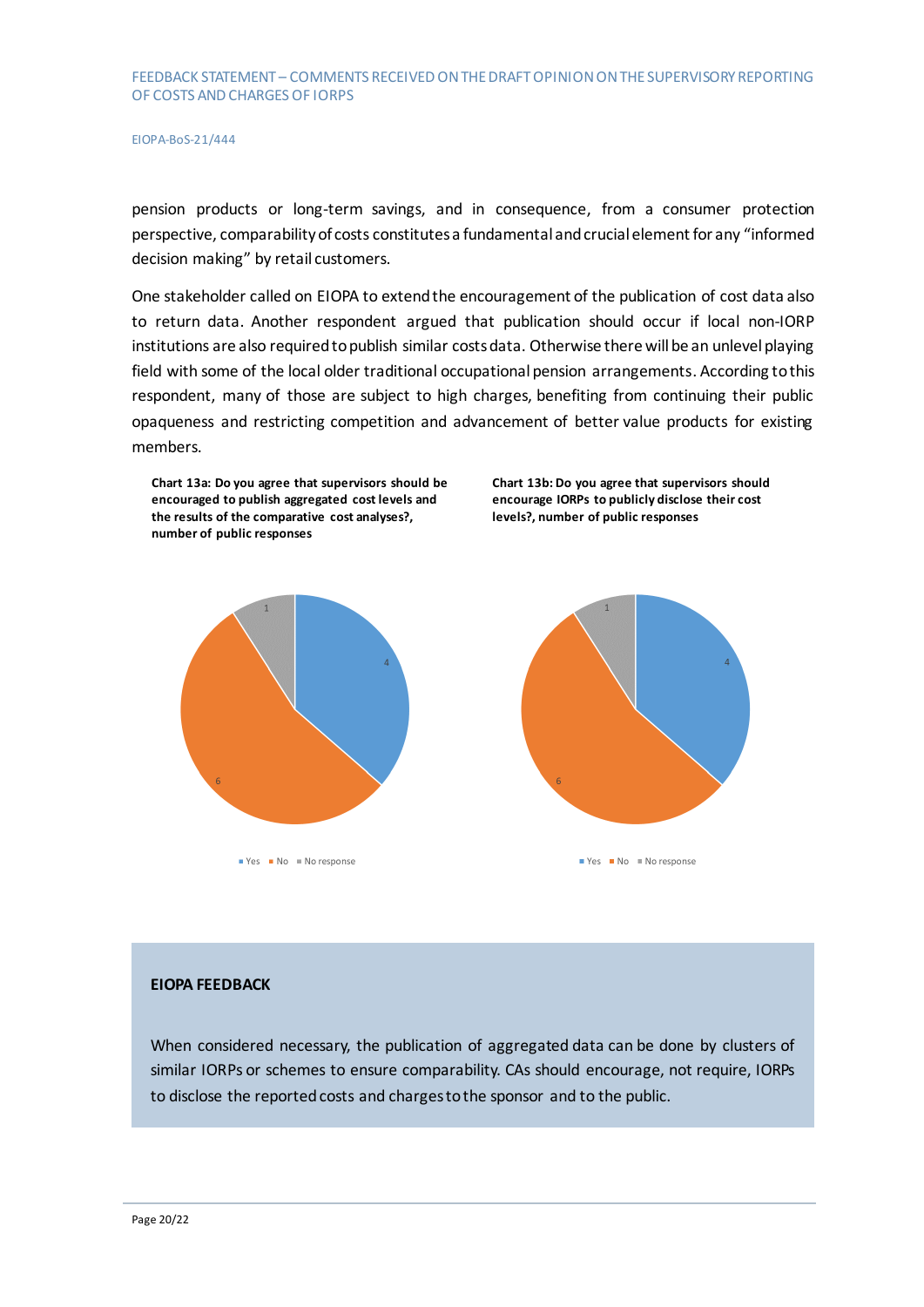#### OTHER COMMENTS

A number of respondents put forward under the other comments that the suggested approach in the draft opinion ignores the social dimension of many pension schemes. In many Member States a pension scheme is not a "product" that is sold by a financial institution. The heterogeneity of IORPs should be adequately taken into account when defining requirements as well as when considering what is addressed at EU and what at national level. This includes adequate leeway for NCAs and an appropriate consideration of the principle of proportionality.

One stakeholder suggested that "value for money" should also take into account other differences, such as the decumulation phase (lump sum vs. life-long annuities) or coverage of death or disability.

A stakeholder noted that the investment fund sector has international standards because it is internationally oriented, which is not the case for the pension sector. Another respondent noted that a significant amount of the investment and transaction reporting would fall on asset managers to produce, but that in some cases the investment managers are not always based in the EU and therefore have no direct link to EU-regulation.

With regards the scope of the opinion, it was arguedthat insurers providing occupational pension schemes should also be subject to the supervisory reporting of costs and charges.

Last but not least, one stakeholder considers the opinion on cost reporting to be an important initiative because "only what is measured can be managed". Proportionality should be applied in situations where it is obvious that the costs will be higher than the potential gain.

#### **EIOPA FEEDBACK**

EIOPA takes note of the comments received. EIOPA referred to the service offered as an element of the "value for money" assessment. With regards decumulation option, EIOPA acknowledges the relevance of this element in the opinion to take it into account when comparing IORP costs.